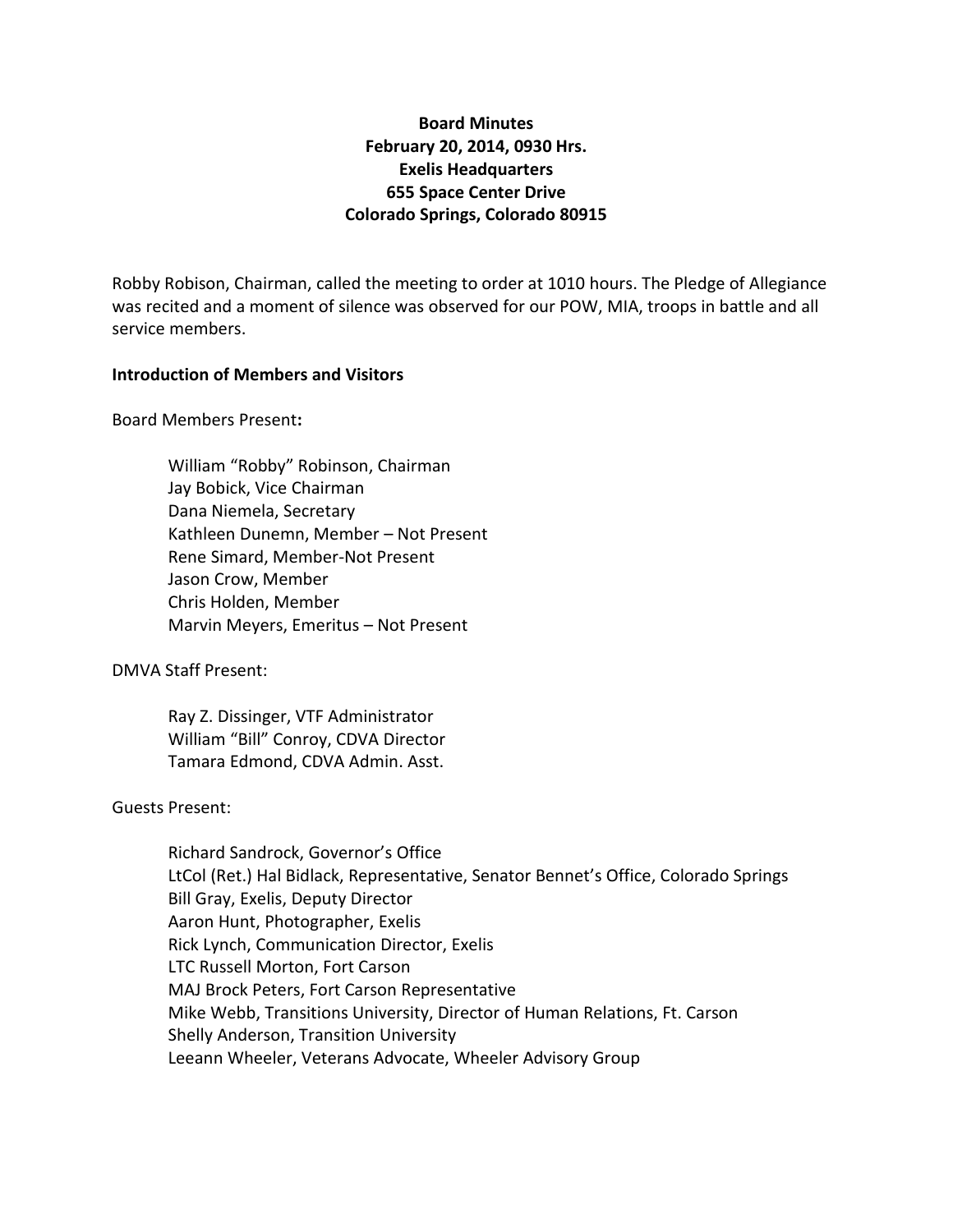Robby Robinson: We appreciate the opportunity to come to Colorado Springs and have the meeting here at Exelis. Thank you for hosting us and I am turning it over to Chris Holden for the first part of the meeting.

Chris Holden: Thank you. First, I have some positive news, last month Captain Brock Peters attended this session and now Major Brock Peters is here today. Congratulations on your promotion, Major Peters.

### **Guest Presentations**

Exelis Action Corps – Mr. Bill Gray, Deputy Director, Exelis Corp.

Bill Gray: Good Morning and thank you for the compliments. I am very proud to host the Colorado Board of Veterans Affairs here. We take great pride that many of our activities are collaborated with DOD, shoulder to shoulder with our fighting men and women. Exelis is a proud contributor to the environment.

Out of approximately 6,800 employees Exelis employs there are over  $1/3^{rd}$  of these veterans. That is very dear to our hearts. Many of these veterans are part of the Action Corp that contributes back to helping the community.

A quick overview of what we do:

Mission Systems Operations

- 1. Facilities Management: We maintain buildings like this and make sure they are up and running.
- 2. Logistics: We supply and manage transportation and do installation set-up with the Army around the world.
- 3. Information Technology and Network Communication: We have some great bragging rights here and manage state of the art information technology and communication networks for some high profile facilities.

Action Corp is Exelis's charity/philanthropic organization giving back to the community. This is something we take very seriously because we realize giving back to the community is critically important. Action Corp is an employee volunteerism program committed to making a difference for our nation's returning military service members, veterans, their families, and their communities. We do it in a variety of ways:

- As either individuals or group projects
- Partner with local organization
- Collaborating with the community and service members

As of yesterday, Exelis has contributed approximately \$5M toward Action Corp efforts. A couple of snapshots of Action Corp projects are:

1. **Wounded Warrior Divers**: SUDS Soldiers Undertaking Underwater Scuba, Veterans who were Scuba certified helping take disabled veterans SCUBA diving. Some of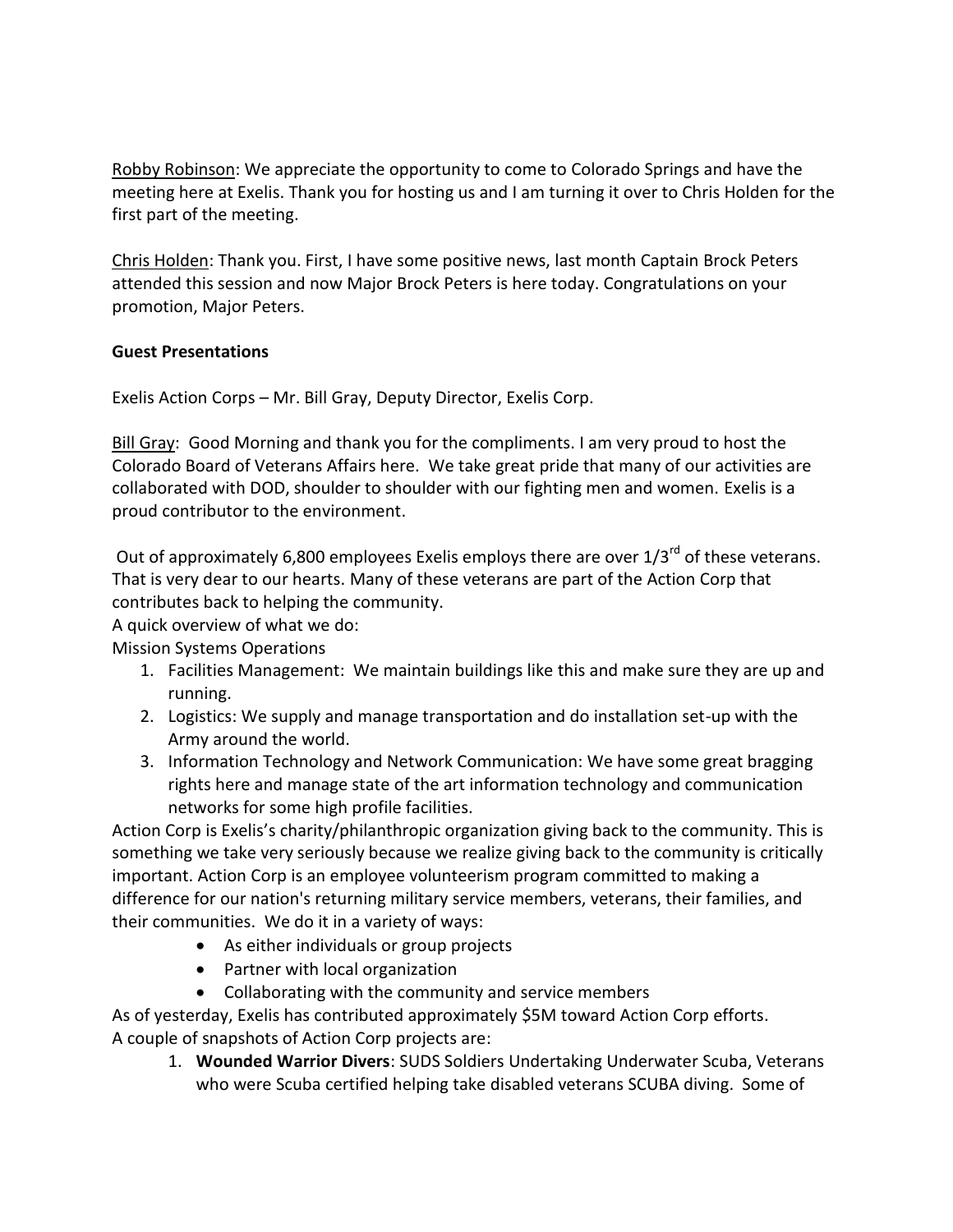these disabled veterans had never been SCUBA diving before and they loved it. It is a very successful activity.

- 2. **Battle of the Bulbs, Colorado Springs, CO**: This Christmas we contributed to a community effort to help hang Christmas lights for community members who needed help. Your own, Chris Holden got so engaged in this process that when he got home and his wife asked him to put up the Christmas lights, he had to call someone else to hang his lights.
- 3. **Rebuild Veterans Home, Maxwell AFB, AL**: At Maxwell AFB, we do construction work as well as other things. We have a lot of tradesmen with the skill set in the trades such as plumbing and carpentry. They collaborated with "Homes for Heroes" to build this house for a veteran in need of a home. It was a really rewarding experience and they plan to continue this effort.
- 4. **Veterans' Day, Fort Benning, GA**: Sometimes an individual can make all the difference in the world. At Fort Benning, GA, there is a young lady named Valencia Pease, with her pink boxing gloves, she is so full of life and serves her community. She has coordinated significant events with Action Corps and other organizations with events planned almost every other month. She has done such a phenomenal jog that President Obama recognized her with the "Point of Lights" award for her service to the community. A two-time cancer survivor, Pease started the Pink Peaches Cancer Foundation in 2011 to bring financial and educational aid and comfort to people suffering from cancer and Lou Gehrig's disease. This is the caliber of people we have.
- 5. **Warrior Games, Mission Systems HQ, Colorado Springs**: This is one I love and have a passion for, so you can understand if I get a little emotional. This is about a young man who lost his arm in the war; I had the honor of shooting with a young man who won the Gold Medal. He stepped up to the line, he pulled his bow. You may ask yourself how he learned to shoot, learn to walk after that disastrous event, but he did. He taught himself how to pull the bow with his good left arm and how to shoot steady with his prosthetic arm and a special attachment.

As he went up to the line to shoot his final round, the entire auditorium was dead silent. He shot a perfect round. This was an amazing example of fortitude and drive. Quite honestly, this is reflected in our company and in everything we do. Transition Seminar

We held the first Transition Seminar in 2013 and had 60 participants. It was held at Mission Systems HQ. This was offered to those service members in transition in the process of retiring or already retired. They wanted the opportunity to sit down face-to-face with corporate leadership to find out how they had managed the transition from active duty military to the civilian world. They wanted to know what the differences and what do they have to do to prepare? It was a wonderful opportunity for us to have some candid conversations. We had a really solid mix of veterans in the crowd from our organization that had been there and done that. There are always lessons learned and things you shouldn't do or should have done. The input we received from Mike was the seminar was very well received.

Robby Robinson: Where do the ideas come from for the service projects for Action Corps?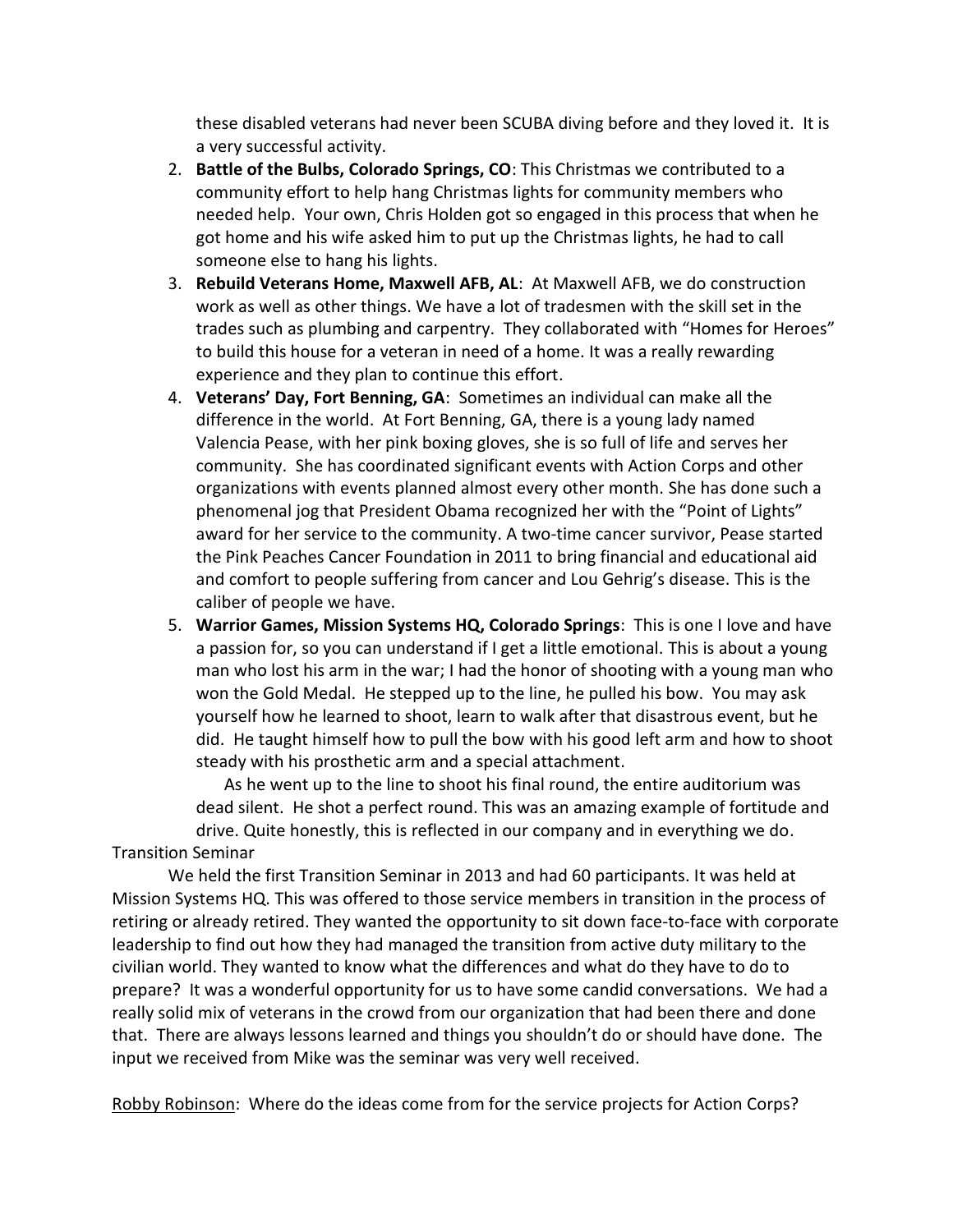Bill Gray: We have an entire communications set up to filter these ideas in. George Rhinedance facilitates Action Corps and most of the ideas generate directly from the employees. They have a process where they come up with an idea and we will capitalize on it.

Chris Holden: More like Shelly who gives ideas for programs to Mike.

Robby Robinson: To put up Christmas lights, where did that idea come from?

Chris Holden: Team Red, White, and Blue

Robby Robinson: So, are you tied in with other veteran organizations and groups in the community?

Jay Bobick: Do all of your locations have similar programs?

Bill Gray: Yes

Jay Bobick: How many employees are involved in Action Corps?

Chris Holden: There are around 230 employees who volunteer here.

Bill Gray: We have 6,800 employees for Exelis and around 7,000 contractors.

Robby Robinson: Where are your headquarters?

Chris Holden: The headquarters is located in McLean, VA. What you probably did not know is we are going to spin off this summer and create a new company here in Colorado Springs, Newco. We will be a separate service entity. Newco will be the largest headquarters corporation publically traded here in Colorado Springs.

Jay Bobick: What specifically does Exelis do?

Bill Gray: Exelis has facilities management which maintains installation grounds, air conditioning, heating, electric, and runway support. We provide a full spectrum of services to keep facilities up and running from standby generators, air conditioning, housing, to taking out the trash, where there is grass we cut it. We are committed to ensuring the welfare of the troops. We manage logistics, Fort Benning and Fort Bragg for example with transportation to providing office supplies. Also, we have the information technology/network communication section.

Chris Holden: We take care of the entire communications network at Central Command at MacDill AFB. We provide service, infrastructure, to the whole communications network for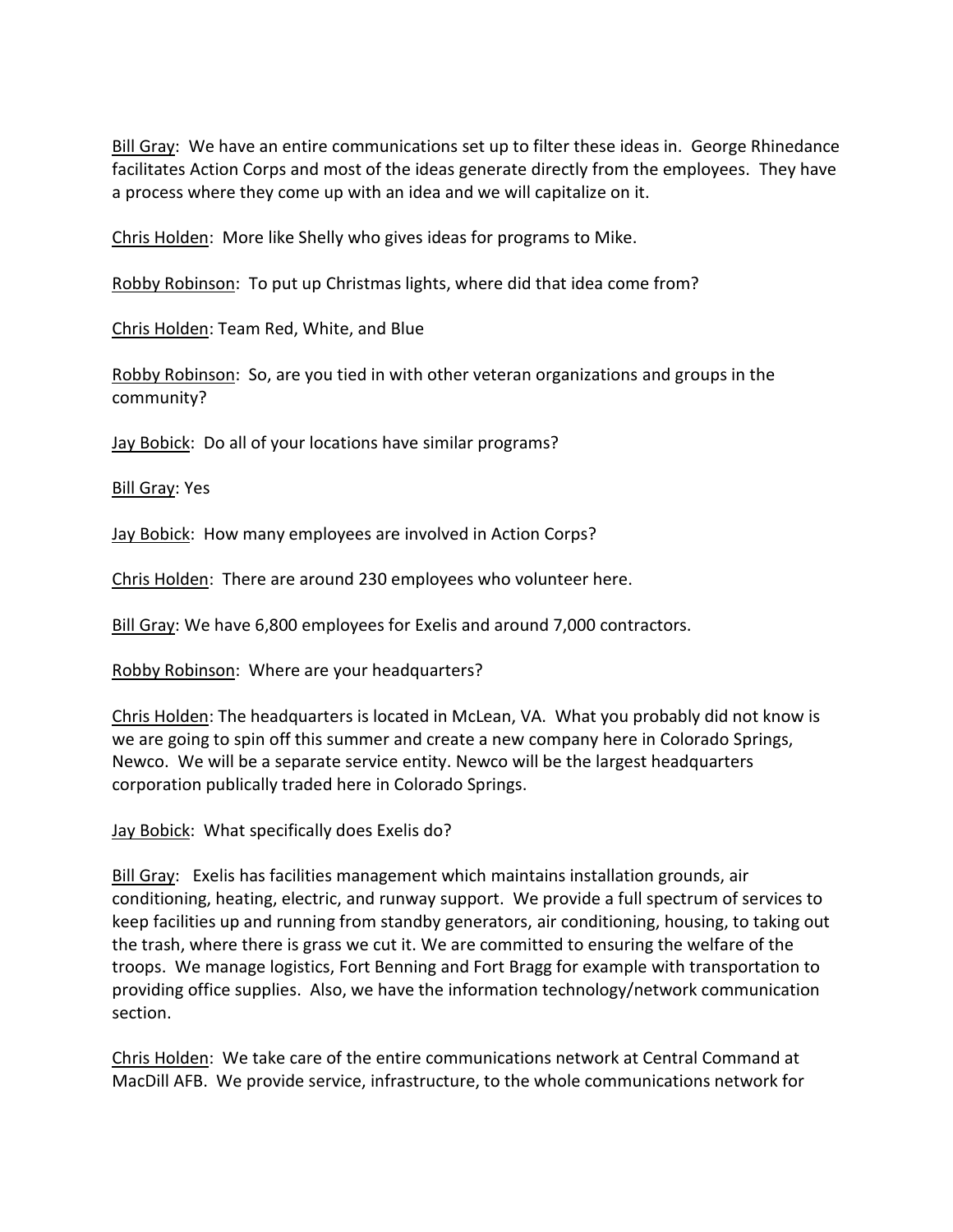both classified and declassified networks. We do everything the Army doesn't want to do on that base.

-General discussion about Exelis and how much they do to support the military.

Ray Z: You don't own all this, you provide the infrastructure and draw together the contractors, in-country contractors, sub-contractors, is that what you do?

Bill Gray: Right, our product is our people.

Shelly Anderson: Were you able to hire any of the troops from the Transition Seminar?

Bill Gray: I don't know the statistics on how that all worked out. We did hire Katie, and Air Force Staff Sergeant that got out and got her English degree. She has exquisite experience. She had been in Afghanistan for two tours. Many of the challenges we have with veterans is they are not just aware of how much they bring to the table. They don't want to talk about it, they don't want to brag about it. She was a veteran with extensive experience particularly with combat, security experience, facilities maintenance, and human services. She had a one-onone understanding of what the customers want and was the ideal candidate.

Dana Niemela: My day job is helping veterans find employment. What I have found is that there are plenty of jobs. The issue is preparing the veterans to nail the interview. What would you say from your experience is the biggest challenge you see when hiring veterans?

Bill Gray: Some veterans do oversell themselves. Mike and I had a discussion about this subject this morning. The veteran comes in with their rank on their shoulder and thinks that is going to get them the job. It is important for them to focus on their skill set and not on what rank they were. Helping them prepare the resume, most of them come in with three pages of military experience and it does not translate into actual skills required to do the job. I would ask them, "What skill set did you use in your command job?" The degree that veterans can put their "skill set" into practical terms for what the client's needs are the better they will be able to compete in the job market.

Mike Webb: When we put on Transition University, we consulted corporate leaders like Bill and asked what they were looking for to hire veterans. Many corporation leaders responded that they were finding soldiers, who could not write résumés, and they did not interview very well and they did not know how to sell themselves. It is very hard for them to make the transition to be able to sell self from the team mentality of the military to the "I" can attitude needed. Transition University not only teaches them the basics. We develop relationships with corporations to identify the needs of the corporation, i.e. Bill and others.

Bill Gray: To give a real world example: At Exelis, it is a policy companywide not to forward résumés to Human Resources. HR specialist screens the résumés, and those that meet all the criteria, specific flag words, and skill set are filtered through to the hiring department.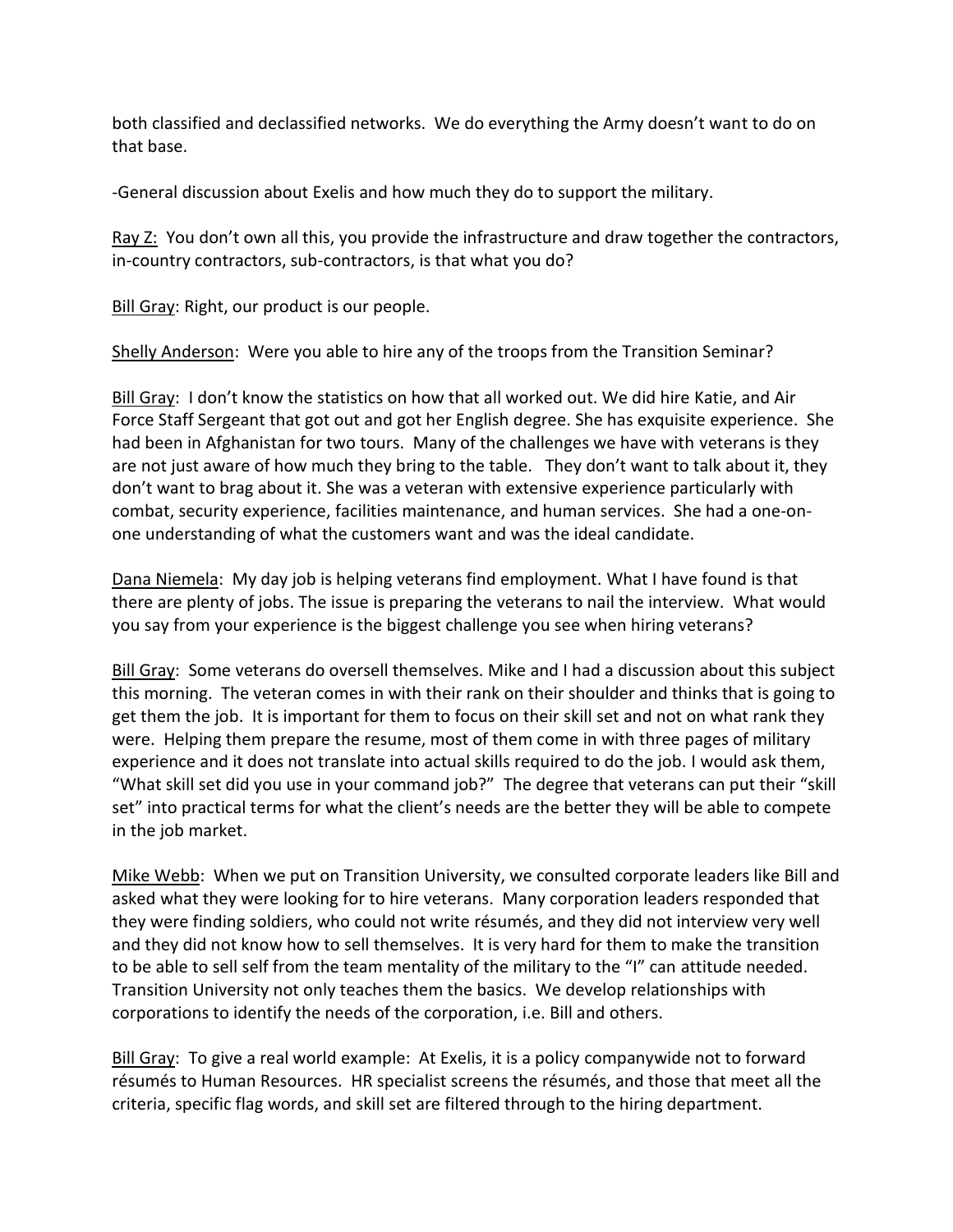Chris Holden: I get the post-screened résumés. If they don't put "flag words" then the résumés does not get seen by the specialist. It is a tough transition learning how to write a résumé.

Dana Niemela: I appreciate your feedback. As a former hiring manager, I wanted to make sure my perception was not out of date. You need to distinguish "you" from "we", and it is a tough burden for soldiers to make for self-recognition. You need an in-house specialist to be able to do military résumés.

Jay Bobick: You mentioned you do runway maintenance. Do you have an operation plan in the event we went to all-out war?

Bill Gray: Operation plans are specific to each site. We have the in-house capability to assess the need for upcoming contracts where we can have a turn-around in one month.

Chris Holden: We received an award fee to train Afghanistan national to do public works, i.e. security, trash, water, electricity, sewer, etc. We are helping to train them to replace us. Almost every one of these contractors is a veteran- then they normally sign up to work for these kinds of programs.

### LTC Morton:

Present and Future of 4<sup>th</sup> Infantry Division

Present

4<sup>th</sup> Infantry Division: trains, deploys, sustains units and teams for combat What we learned in Afghanistan, offensive and defensive operations specific to the terrain. We are training young soldiers to plan and execute basic functions We will be spending more time out in the field and down at Pinion Canyon. We are training young soldiers to be leaders and taking care of their families.

Current focus: Sexual Harassment

It is about taking care of the individual, taking care of what we have, preparing the soldier to go in harm's way.

Chris Holden: Why is sexual harassment so important?

LTC Morton: It is important to take care of the soldier that is our number one priority. When sexual harassment occurs it is not taking care of the individual and this works its way up through the organization. Sexual harassment undermines trust. We are beginning to understand where and how it happens, how to identify it and prevent it from happening.

# Regional Command South

We are providing support to Regional Command South (RC-S) Headquarters

- Transition to take care of South
- Focus on Soldiers and their families strengths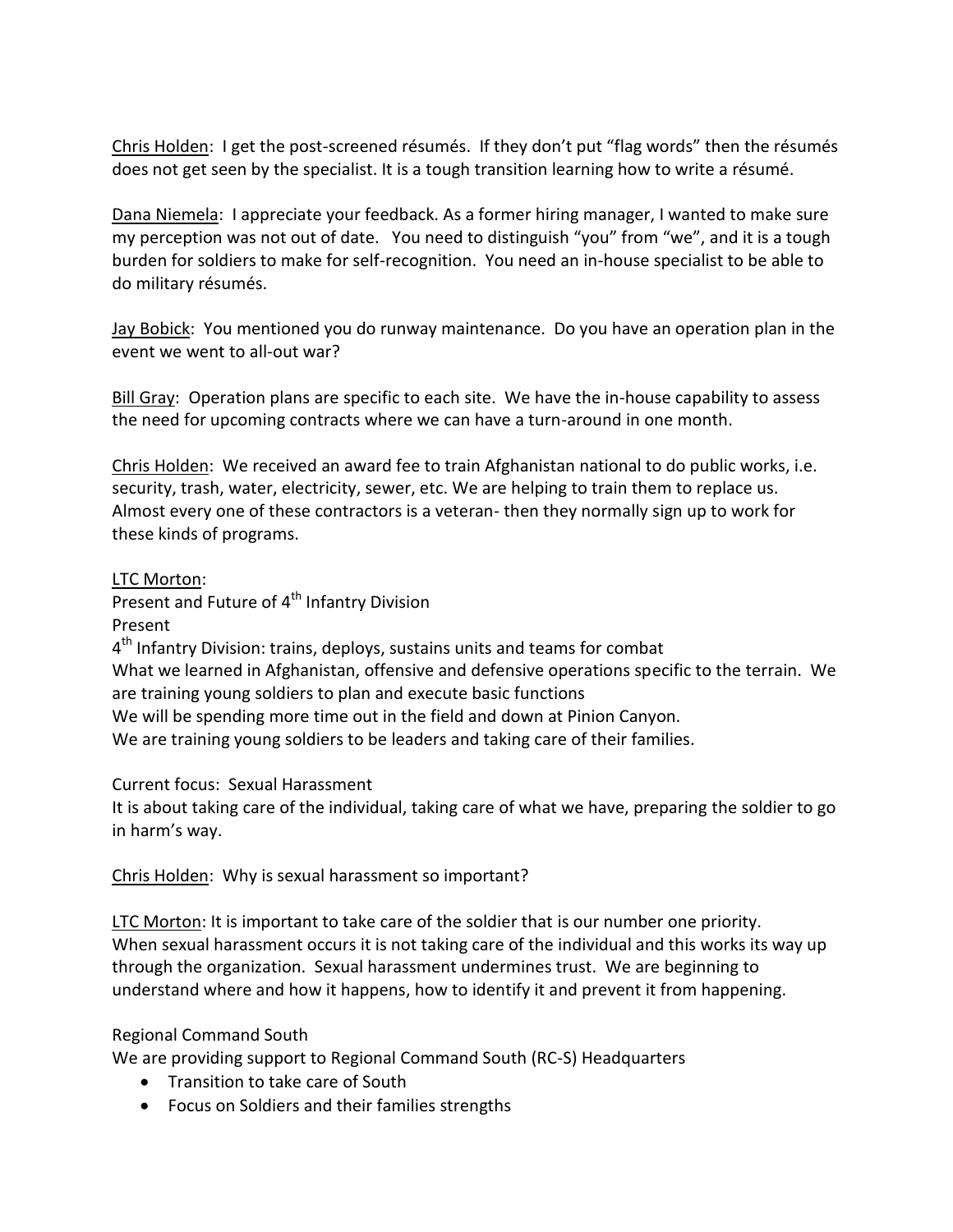- Operation Spartan Shield- providing support for Kuwait and Qatar.
- Global Response Force (GFR) pre 9/11 type of force that maintains specific readiness forces to respond with capability quickly.

Robby Robinson: Please explain some of the acronyms from the PowerPoint slide such as C2CRE.

LTC Morton: The 82<sup>nd</sup> provides capabilities such as "command and control responsibilities" (C2CRE).

Next, the Fort Carson Unit Laydown:

- There are a few units in the states
- Balkans- 71 OG
- Winter Olympics- Fort Carson is the home of the World Class Athletes Program.
- Global Response Force 3 BCT, 43 SB
- Afghanistan There are a number of organizations:  $4<sup>th</sup>$  ID, 41 BCT, 43d
- We also have teams paired up with National Guard Brigades for joint training. These teams are incorporated in planning and execution of training exercises.

Hal Bidlack: Are these National Guard units deploying with the 4<sup>th</sup> ID?

Dana Niemela: Didn't some of your guys' medal in the Bobsled event?

LTC Morton: \$2.5B is funneled into the Colorado area by Ft. Carson. \$260M is expended annually toward construction and contracts. Fort Carson has a significant financial impact to the community. There are a number of elementary schools located directly on Fort Carson. We operate on a net zero plans to be energy efficient through recycling, solar energy, and water. We have actively provided community response. We were proud to respond with support to the Waldo Canyon Fire 2012 and the Black Forest Fire 2013 as well as support during the recent flooding in Boulder and Lyons areas. We have learned to respond with greater capability.

The Brigade breakdown is 4 Combat Brigades to include: 3 Mechanized (Armored) Brigades and 1 Light Infantry Brigade. Even though we are going through a period of downsizing, there will not be a huge reduction in overall numbers just a restructuring of the forces. We are transitioning the Brigade from Armored to Strykers (4,200 to increase to 4,400). The 2nd Column of Mechanized Brigade will go away. Overall, some of these troops will transfer to other Brigades. The  $3^{rd}$  Column, there will be no changes and it will grow a couple of Battalions. The  $4<sup>th</sup>$  Column will stay the same with the Light Infantry. The Aviation Brigade will be activated with 75%-80% strength. The Artillery Brigade currently at Fort Sill, OK is scheduled to transition from Oklahoma to Colorado by FY2016.

Richard Sandrock: How are the new Strykers different from the armored tanks?

LTC Morton: Joint Lewis/McCord, WA will receive the old Strykers and we will transition to the newer model. The Stryker family description (main battle system) the hull can be altered, but it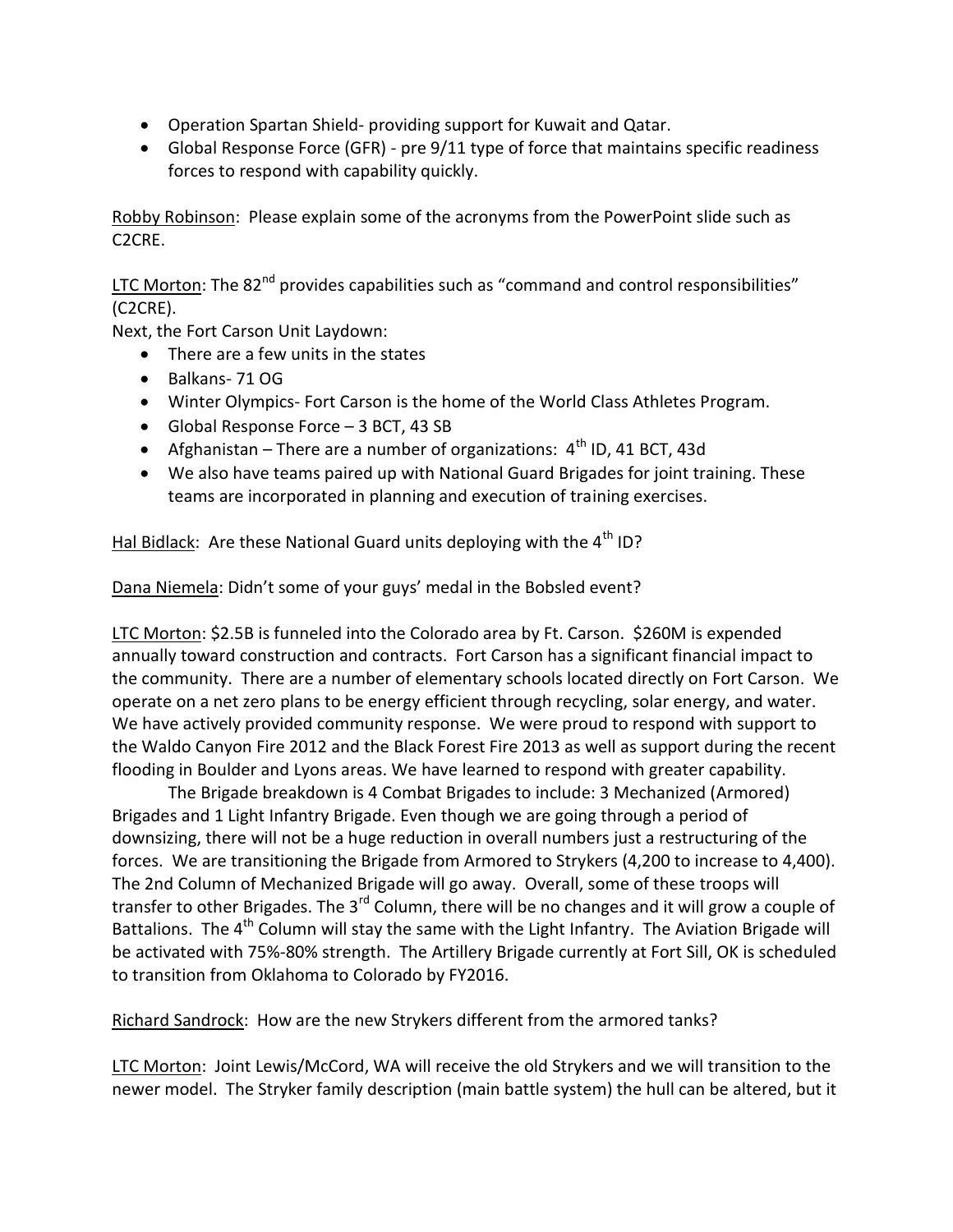has the same engine, same tires, and can do anything like a tank, i.e. shoot mortars, and it can also carry troops in the back.

Jay Bobick: So what is the combat weight of the Strykers?

LTC Morton: 3,000 lbs more than the C-130 will carry.

Hal Biblack: Why is the Stryker better than the tank?

LTC Morton: They have excellent mobility, operate on different types of terrain, are quieter, and use less fuel. In general, other than having a main tank, it can also carry troops on the back.

Chris Holden: They are better for fighting, good to have.

LTC Morton: The Warrior Transition Brigade (WTB) will transition. They are not operating at capacity but will see an increase as the other programs transition or downsize. Fort Carson will not downsize the WTB.

Jason Crow: Most of the Army has seen nothing but war and as we transition away from Afghanistan, what kind of challenges are you expecting for soldiers as they reacclimatize to a garrison environment?

LTC Morton: We will be getting back to the standard and focus on training. Many of the junior leaders and soldiers do not know how to think about planning and executing for a training event. Because we are transitioning so fast from soldiers operating in a structured environment where we tell them what to do, where to be, and what equipment to bring, and the contractors were executing the details of planning and executing training events. The changing culture will be where everyone does the training events from planning to execution.

Dana Niemela: A couple of organizations such as Team Red, White, and Blue and Team Rubicon are a great ways to get soldiers involved. There is a chapter here in Colorado Springs looking for service members and veterans to contribute to the community. Also, Team Rubicon does disaster relief, such as Longmont, Lyons, and even helped with the flood recovery efforts in Manitou Springs, CO. They are a national organization.

Shelly Anderson: How do we find out information about Team Red, White, and Blue?

Dana Niemela: There will be a Meet and Greet next Friday, so if you email me, I will send you the information.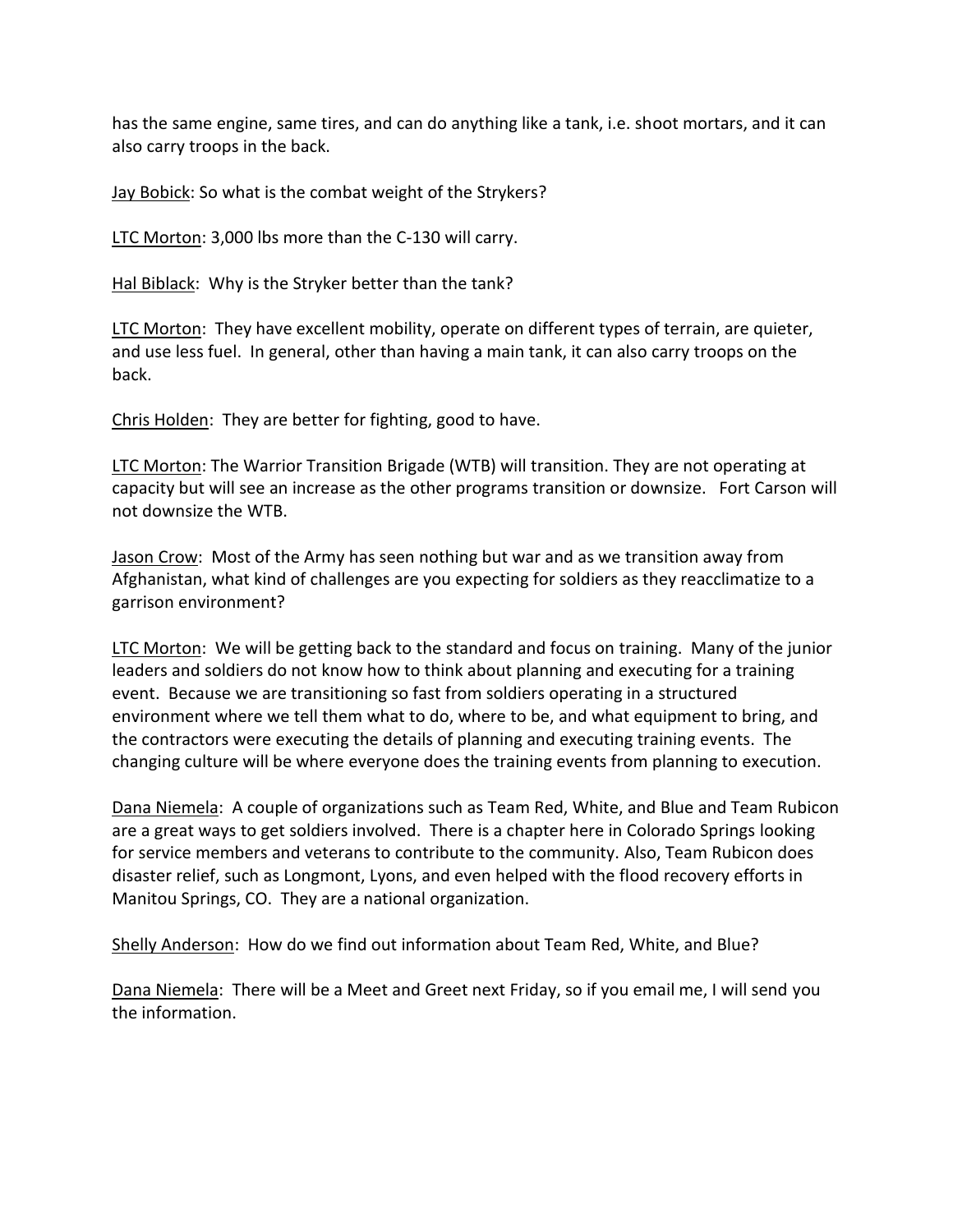Transition University, Mike Webb, Director of Human Resources, Ft. Carson

Mike Webb: For transition services, we are the best! I solicited feedback from other organizations: Veterans Offer to Work (VOW) to Hire Heroes Act 2011, Transition Assistance Program (TAP), and Department of Labor (DOL). From talking to these other programs, we found that TAP was only giving the soldiers the basic skills. I want my soldiers to transition to a career not just a job. When we first started Transition University, we started with 100 soldiers a month and now we are up to 500 soldiers a month. Soldiers who are transitioning to retirement or to chapters spend 5 days in Transition University. Soldiers who are not receiving Honorable Discharge spend one day because they really do not qualify for any other benefits.

We collaborate with Department of Labor (DOL) to build employer connections and transition groups. From Transition University alumni, over 50% of known soldiers are getting jobs. 80% who go off to college remain in college. And 20% are staying in Colorado. We are mandated that every soldier has a résumé or must have an application for college. At Transition University, we go one step further. We are linked in with Veterans Offices at every college.

The success factor involves community leaders giving back to the veterans, for example: Men's Warehouse on North Academy, offers a "Dress for Success" class as well as Joseph A. Banks. We had a soldier that had a call on a Thursday night that he had an interview on Monday. He went to Men's Warehouse on Friday and she stayed to make sure had had a fantastic suit and the soldier ended up getting the job.

We have soldiers come back at intervals in the university concept. Transition University at Fort Carson is the only installation doing a second week of training. Also it is the only installation with joint services: Military/Veterans, Employment Exposition had 5,000 participants and now 1,500 veterans now have jobs.

From 13-15 May 2014 we will have preliminary training at Pikes Peak Workforce Center, a refresher to help veterans redo their résumés. There are 190 businesses participating and when they participate they have to have 25 jobs available to hire for veterans and be ready to interview and hire on the spot. We have 2 of these events a year and one specific to Fort Carson soldiers.

The Union Association- Veterans to Piping (VIP) with the Local 58 Welders Union have reached out to support veterans by sponsoring training and apprenticeships. There are slots for 9 soldiers in the program and participation in this opportunity serves as their place of duty, where they are trained and certified how to be welders. It takes \$25, 000 to train a soldier but the Union is picking up the bill and these soldiers will be certified on 10 certification levels. The first class will graduate on 7 March 2014. These welders start out at \$35,000 per year and they are guaranteed a job for 6 years. The soldiers are screened and go through a rigorous selection process. They have to be recommended by their Sergeant Major.

Shelly Anderson came over from the Office of Personnel Management (OPM). There are 3 initiatives in the Joint Services Transitional Training (to combine resources, seeking a centralized facility with Colorado Springs Area.) Other programs that have been highly successful are Career Skills Development Program with internships, Wounded Warriors, and "Operation Warfight." The Department of Defense has a focus on transition planning for service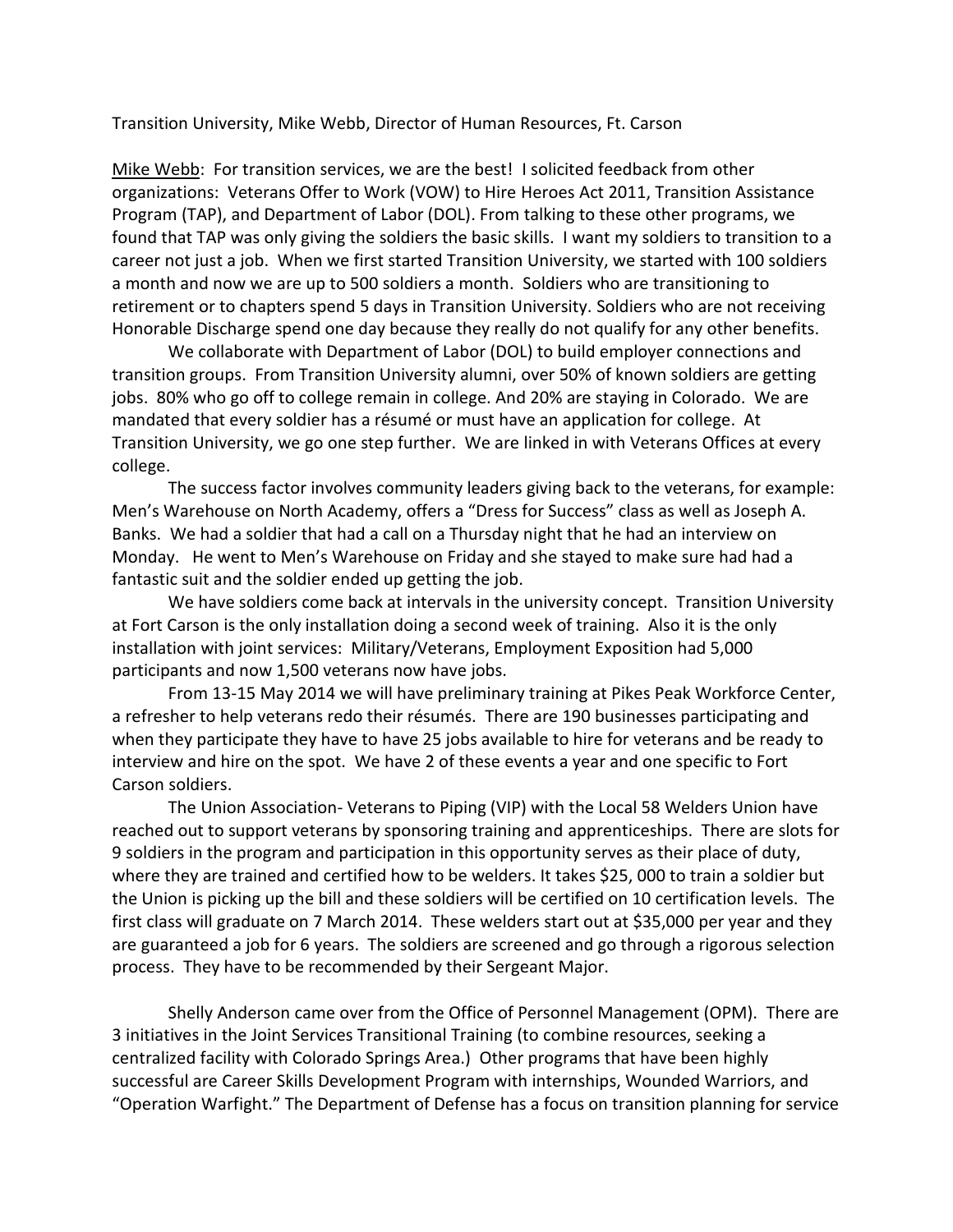members to civilian life. An example of engagement in this transition was Mercedes who works for Senator Bennet's Office. She was interested in politics and served in a civilian internship. This was an excellent opportunity for her to experience working in politics and determine if this was the direction she wanted to pursue. There are also Virtual Hiring Events targeting deployed transitioning service members. There is a need for providing transition for soldiers/members deployed overseas.

Jay Bobick: Have any other services queried you about collaborating through joint services ventures?

Mike Webb: Peterson AFB, USAFA, and some outreach.

Dana Niemela: My assumption is that on some level you are tracking outcomes.

Mike Webb: Absolutely. Also, we are working with the Chamber of Commerce, other Army installations we do a digital conference once a month. We asked ourselves, how are we going to measure success? Are we being a burden to the community because a soldier cannot find a job? DOD has started to see unemployment for veterans decline. We want to help the state of Colorado, help with the transition, even if they are coming from Korea. When a soldier reaches out whom are they going to? If they are transitioning from Colorado to Florida, who are they going to?

We try to keep tabs on every soldier that transition, to call us with updates. We are only as good as the information that we put out. We ask ourselves, how to stay relevant to employers. What are the buzz words, negotiating words? This is a win-win; we are giving you a better product.

Jay Bobick: Can Transition University be adapted to share with other services?

Robby Robinson: The old attitude of the soldier getting out was they needed to collect unemployment and go to college.

Mike Webb: We emphasize the fact that you cannot live on the  $9/11$  G.I. Bill. During the  $2^{nd}$ week of Transition University, we go through choices to emphasize the specific route the soldier is choosing, such as education. Military Child Coalition recognizes that the need is not just for the soldier, but for the wife, and the kids.

We've changed from 14 months ago until now. We get feedback from businesses and soldiers in order to reinvent the classes, to get a better product. We have added coursework focused on extra life skills such as budgeting and finance.

Shelly Anderson: Employer Connection: what we hear from employers is that we cannot find vets to hire and when we do find veterans, we can't understand them. In December 2013, the Denver Mint was hiring 16 positions and through collaboration between the DOL, VA, and sister services, the Mint was authorized to hire these 16 veterans. DOL has a mandated portion of the program that has to be taught at Transition University.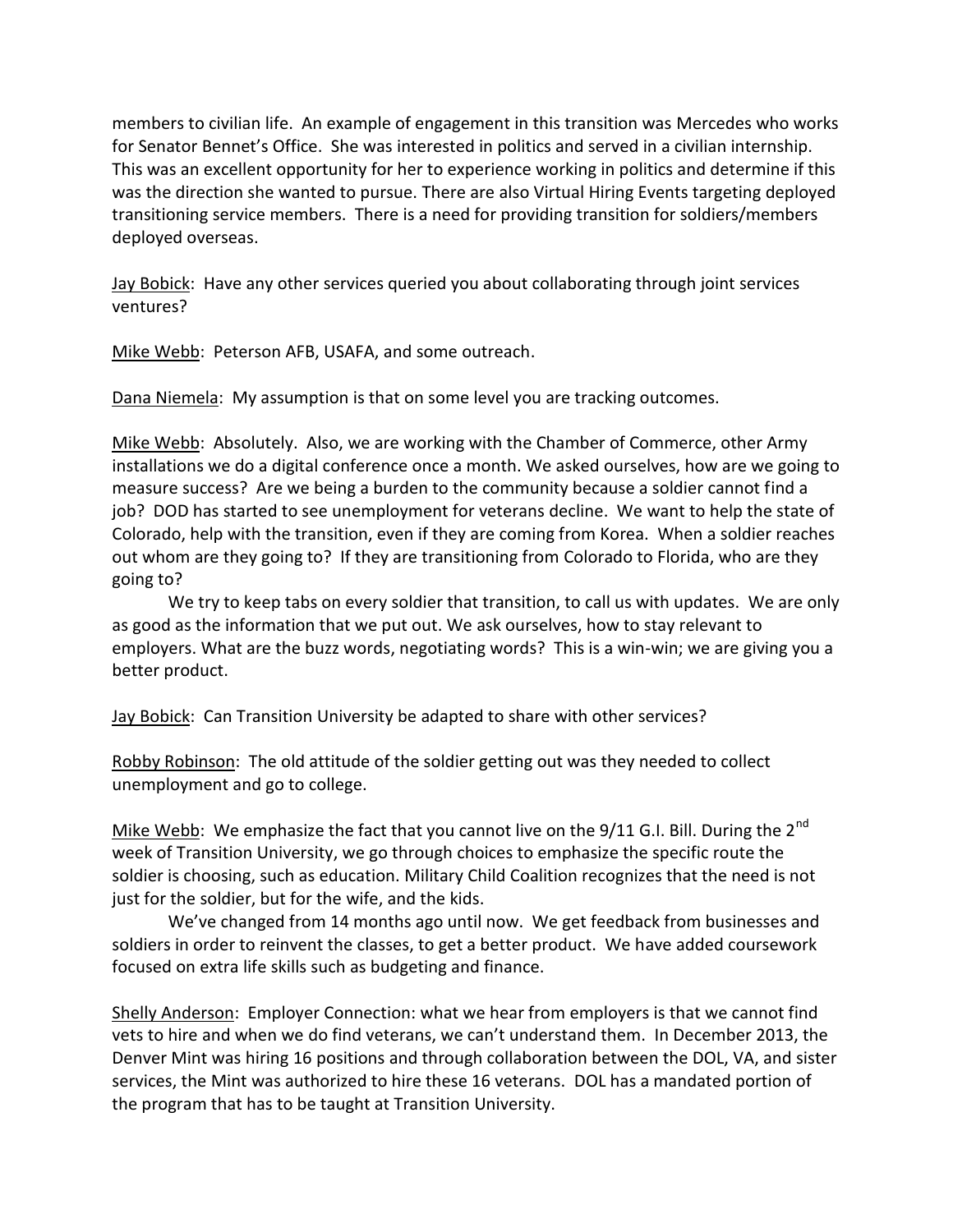Mike Webb: We maintain a high level of instruction, DOL covers the basics. There are those that are not motivated and we are targeting these soldiers because it helps teach them more specific skills.

Jason Crow: One of the struggles I have noticed with mentoring young Afghanistan/Iraqi veterans is that there is a lot of back slapping when they return telling them great job and thank you for your service. Then, some of them think that they are going to be handed a job.

Mike Webb: Shelly and I identify those who are struggling. We have those conversations with these service members about how tough the job market is and what they can do to be better prepared. We offer alumni outreach or reach back to help when they are struggling. We want them to keep us informed and let us know how we can help them. I tell them to call me and my people and we will do what we can to help you.

An excellent program that we support is Prep Connect 360° Transition. It is a workshop collaborated with Pikes Peak Workforce Center and it will begin next week, Thursday, 21 February. This is a 5-day event, sponsored by the Colorado MVS Employment Coalition, is a community-based effort with service contributions from multiple sources. The Prep Connect 360° staff takes an all-inclusive method to military-to-civilian transition by focusing on life transition with specific emphasis on career transition. Through a combination of expert briefings and hands-on experiences, participants learn from facilitators and from each how to navigate their own transition experience. The Prep Connect 360° facilitators are Veterans who have "been there, done that" themselves, enthusiastic to share their own experiences and lessons learned.

Chris Holden: Thank you for the great information and for your passion for helping veterans.

Robby Robinson: Let's take a 5 minute break.

# **Approval of Minutes from January 16, 2014**

Unanimously accepted with amendments.

# **Board Member Comments**

Dana Niemela: She attended the national conference for the "National Salute to Hospitalized Veterans." There were a number of reports where people could not stop raving about the customer care at Veterans Affairs Medical Centers. She asked them, If there was one thing you wanted your community to know, the comments went along the lines that the Doctors and Nurses were amazing. She gave an example of an OIF veteran's wife response: The information the VA provides was limited and confusing. She said the Wounded Warrior Project helped them be aware of resources. She said outside of being designated a "caretaker" it was difficult to navigate the VA Medical system. Once she was the caretaker, then she was given more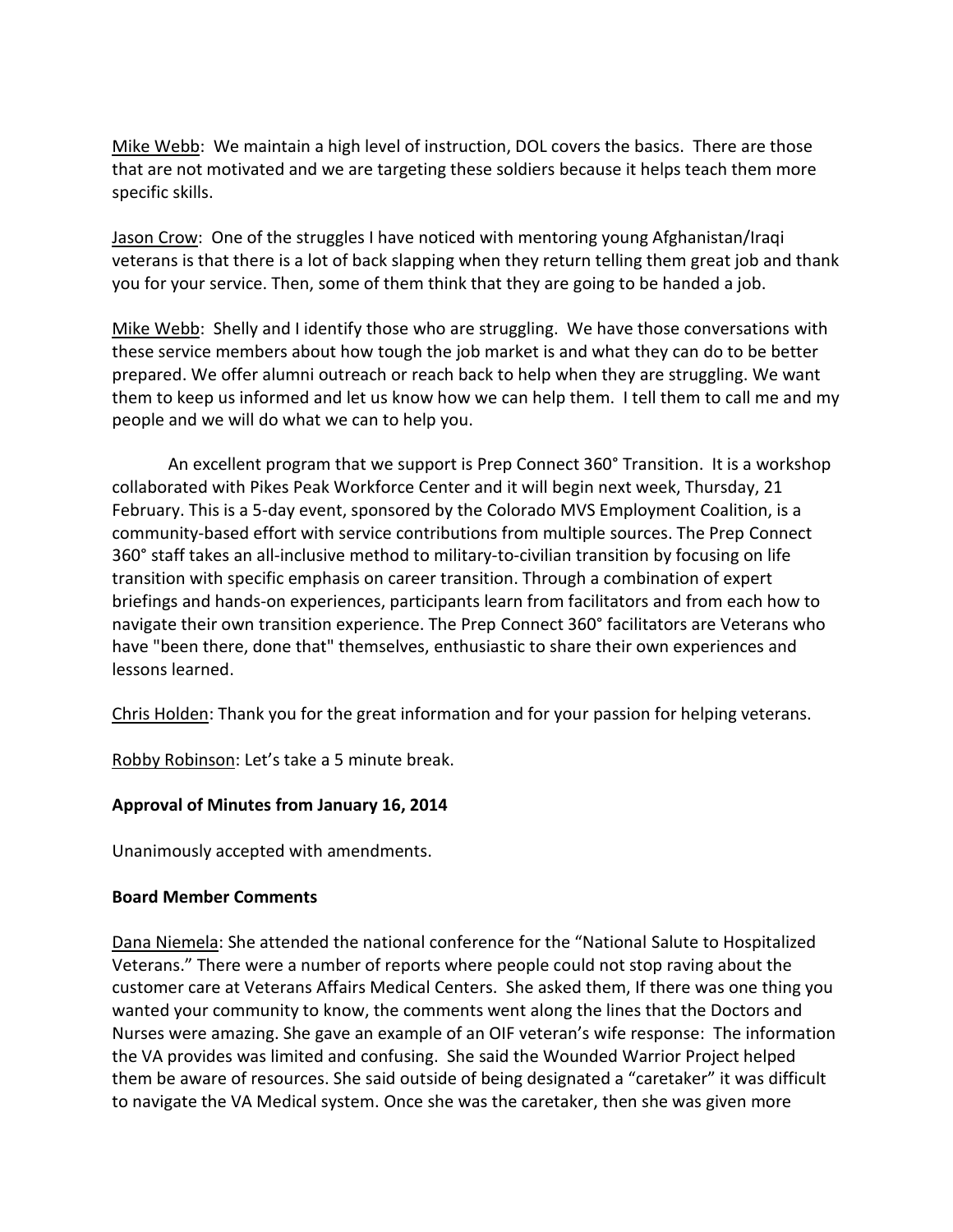information and she said she was really pleased with the level of care. I think it is really important for the Board to hear the positive feedback out there. I was very proud. Even though there were 3 guys recovering in a room designated for 1 person but they said they were well cared for. So, go to the VA Hospital.

Jay Bobick: The trouble with the VA if you have a cold or a cut finger, it will take you forever. For minor care the VA Medical Centers are overwhelmed and you have to sit there for hours and hours but if you have a heart attack, the VA is excellent.

Bill Conroy: There is just a huge volume of people needing care. Dealing with the VA as a Service Officer he has seen many changes but it is definitely getting better. What Dana just said, you never used to hear. Back in the day, people were screaming on the phone to me about the quality of care at the VA, but now it is great to hear that they have improved and are getting compliments.

Jay Bobick: A lot of people don't realize that they also have an agreement with the University Hospital so they swap resources depending on the need. You could go to the VA and have an intern from the University working on you and vice versa, you could go to the University Hospital and see a VA doctor you have seen for years at the VA.

Jason Crow: No comments.

Chris Holden: No comments.

### **Public Comments**

Leeann Wheeler: She was heading over to Fort Lyon. She wanted to extend an invitation on behalf of Clayton Chidester, Commander from Las Animas VFW, Post #2411 at Fort Lyon in Bent County offered to host the CBVA for a monthly meeting. She said they were planning to submit a grant for the Tobacco Trust Fund for some work they were doing down there for homeless veterans. She would make sure they made contact with Ray Z Dissinger, phone number, 720- 732-4957, and the deadline was March 1, 2014.

Richard Sandrock: Friday, the Colorado Army National Guard had a detachment deploying to Afghanistan. They are a special operations detachment. The Lt. Governor, Joseph Garcia will be speaking at the event since he has a son-in-law who has deployed to Afghanistan several times in the past 2/12 year, he is very honored to have the opportunity to speak to these troops. It will be at Wings Over the Rockies at 1:45 pm. Lacy Bianca will be deploying with this unit.

Additionally, he attended the Fort Lyon planning meeting for local affairs, where they said they wanted 12% of the number of residents at Fort Lyons to be homeless veterans. There are currently 18% of the number of residents' they are serving are homeless veterans. Roxanne White, Governor Hickenlooper's Chief of Staff, sent an email to say they wanted to make the percentage of homeless veterans they were serving at Fort Lyons even higher. He already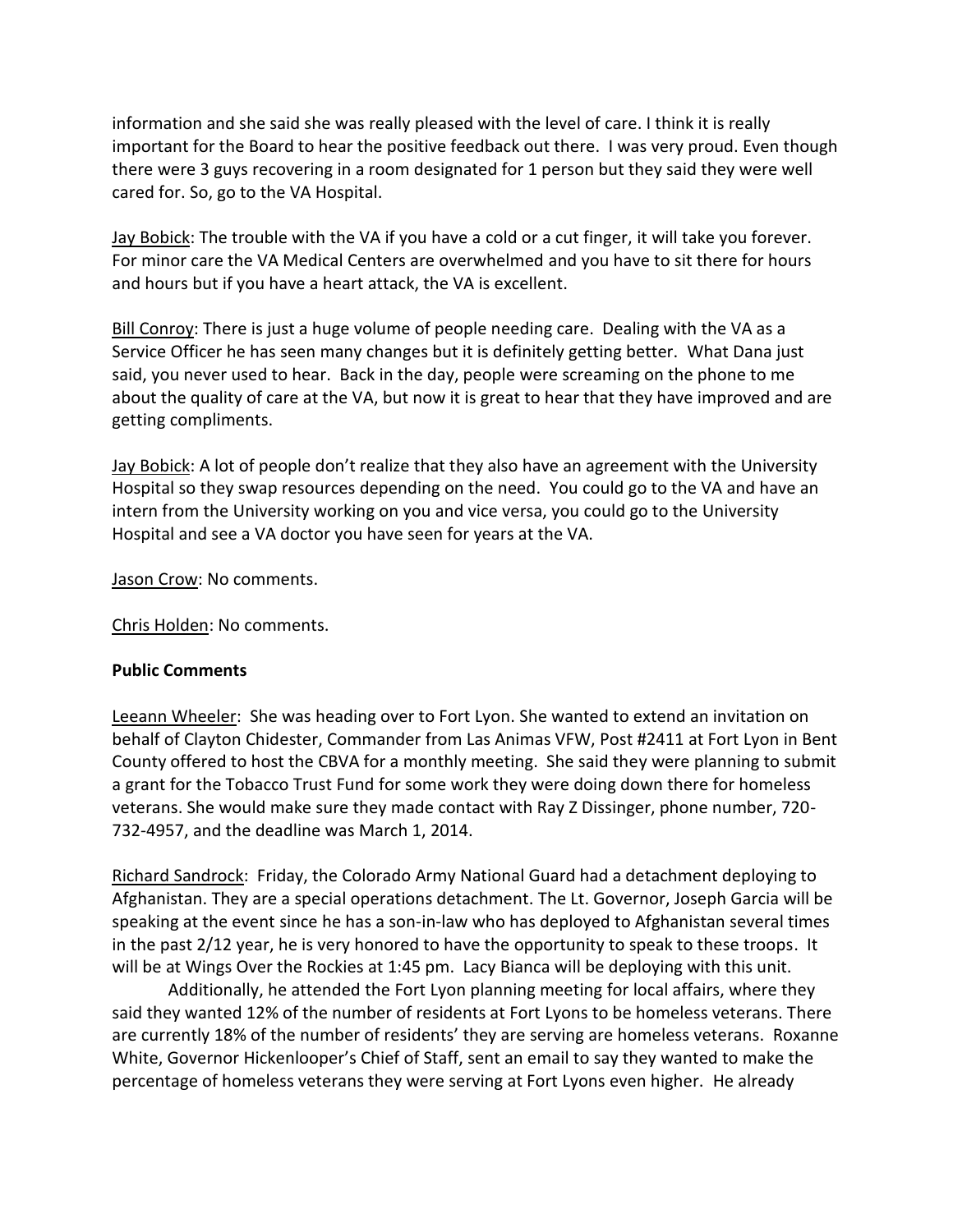spoke with UVC, but would be contacting Bill about better educating VSO to reach out to the homeless.

### **Veterans Trust Fund**

Ray Z Dissinger: First, 12/13 are a little behind. He said they have about \$400K, and he will get with VFW Post1 to follow-up. They are not all that far behind. Second, for FY 14-15 the goal is to have the website active for applicants. The company hired to do the state website had a glitch that has to do with the way the department has their website set up, some people can access it, but some grant applicants are not able to access it. I gave you my phone number. I sent out an email to all the grantees. There have been 15 grant applications so far and we are coming up on the deadline of 1 March 2014. I usually get at least 50 applications by now. Many of the individuals wait to the last minute to apply. If an application is lacking, he will contact them to help get the grant polished. I want to base the award on the need for a grant not on an individual's ability to write a grant. He also talked to Information Technology and basically, it is a problem. Third, each applicant has to have a W-9 and a "Certificate of Good Standing" from Colorado. I have about 30% doing that, but I get with them and let them know what they need. If any veterans service organization needs help with a grant, have them call at 720-732-4957.

The last and I feel a very important item. I have been working with Mr. Conroy and Mr. Gilotti. The Cemetery hires part-time personnel to help with the grounds keeping and this year they are coming up short. If we don't help them out with it, then the services will deteriorate. Next year they are getting an additional FTE which should help alleviate the pain, but this year they need help. There is \$1,894.83 left over in the VTF. However, we have a grantee that has still not gotten the statement of good standing therefore they never got a contract for \$5,000. This would free up approximately \$7,000. If the Board, and this is the motion if the Board will accept it, I looked it up and I believe it says, "care and maintenance" for the cemetery, if we provide a letter and not as a grant. If the Board takes and rescinds the grant approval then it will provide enough money to not have a degradation of services for the cemetery. The second part of that motion is to allow the \$7K to be used by the cemetery to fund the hire of part-time services for upkeep.

-There was discussion among Board Members about the statute wording whether this would be legal to do and the need for a letter on file from Bill Conroy requesting this action.

Jason Crow: He has to leave for a meeting. He gave Chris his proxy for the vote. He said if there is any ambiguity as to the appropriate use of grant funds he would feel more comfortable if legal would review the statute. Being under scrutiny, since we are under audit, he stated that we need to have legal review it and have a letter or opinion from the person who does the legal analysis.

-Discussion about whether getting legal to look at the proposition would be necessary or not.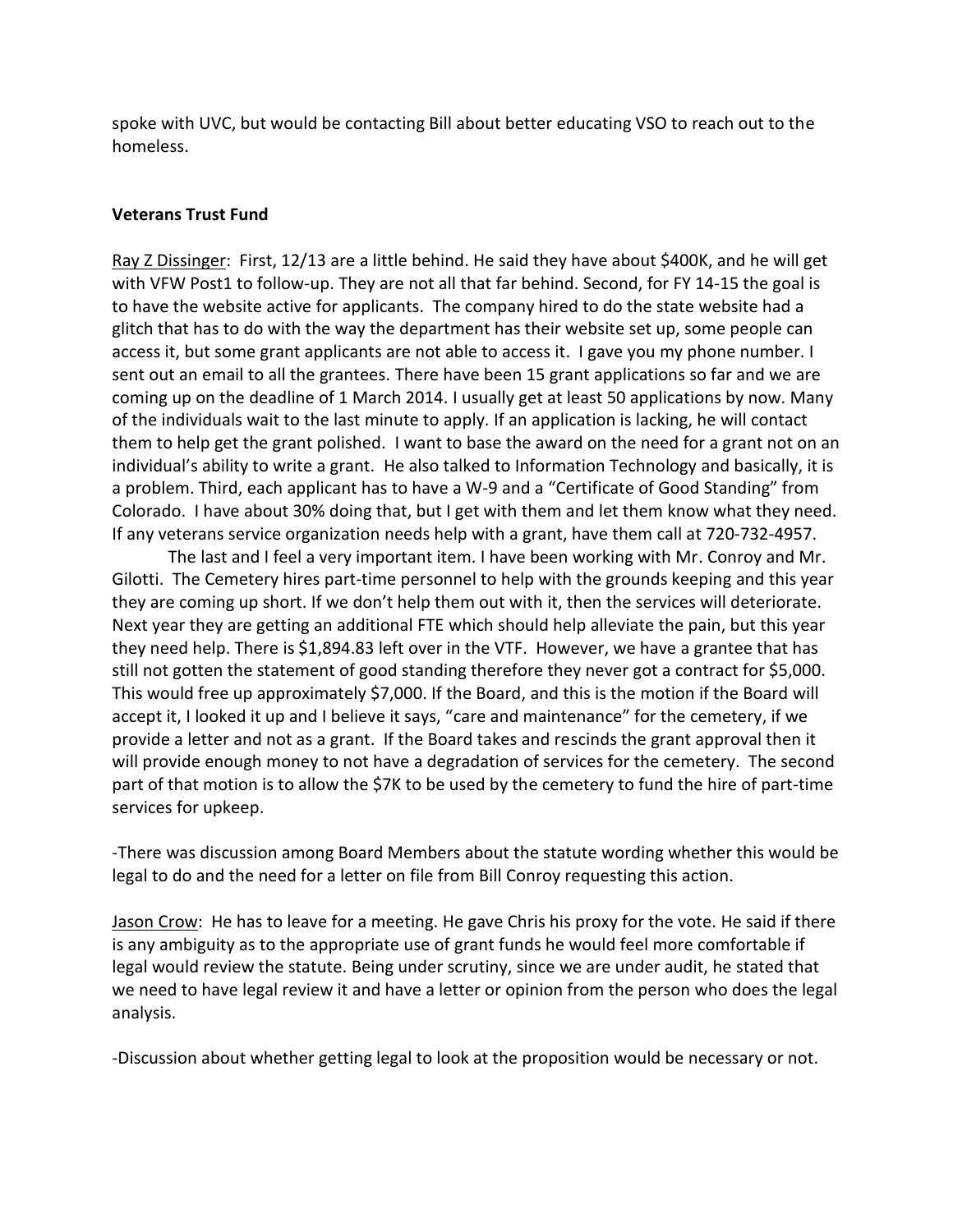Robby Robinson: To restate what you want to do, remove money from an underperforming grant then reallocate it to the cemetery. Can we take the money from under an existing contract and use it to fund the cemetery seasonal hires?

Ray Z: It is not an existing contract, there was never a contract, and we are just rescinding the approval so the money would just be utilized for the cemetery. We have done this before, it is not something new.

Jason Crow: Number one, just because we have done it in the past does not make it right. Number two, regardless of whether or not there is not a written contract, we have obligated funds to somebody. My opinion is that I am uncomfortable with making that decision with the limited information that we have.

Dana Niemela: I concur with Jason on that one considering we are following up on audit recommendations.

Robby Robinson: Where is the money, is it in the trust fund?

Ray Z Dissinger: The money is in the trust fund. We awarded a grant and no contract was done because the organization does not have a "Certificate of Good Standing" with the state. Therefore the money never has been contracted.

Robby Robinson: So it is sitting in the trust fund?

Ray  $Z$ : The money was not given to the organization because they did not meet the guidelines even though it was initially awarded.

Robby Robinson: You could ask the lawyers, but they are military lawyers and can read the law. If you ask the Attorney General, then it will take much longer, like Ray said and then there would be no money available.

Jay Bobick: We are charged with administration of the Trust Fund grant. The money we are talking about is still in the Trust Fund they have never been put into any grant. Yes, there was a grant but when we had all the grants lined up, that one lined up. The money was never issued the money is still in the Trust Fund. That takes care of that issue. That money is there to do with what we wish under the guidelines or policies. Now we have a situation where money is needed out at the cemetery. Dick Gilotti has asked for it. Then we look to see what our guidelines say and it is just a simple statement which then would cover maintenance. So, reading that, the money can be allocated for that purpose. My problem is I want something in writing. We have already solved that problem because Bill is going to write a letter requesting those funds and submit it to Ray Z. That fills that square. Therefore, I am going to make a motion that we approve that funding. I would feel a lot better if that letter was already in Ray's hands but that letter can be there this afternoon or tomorrow and I can live with that.

So with that in mind, I move that we approve what Ray has presented to us.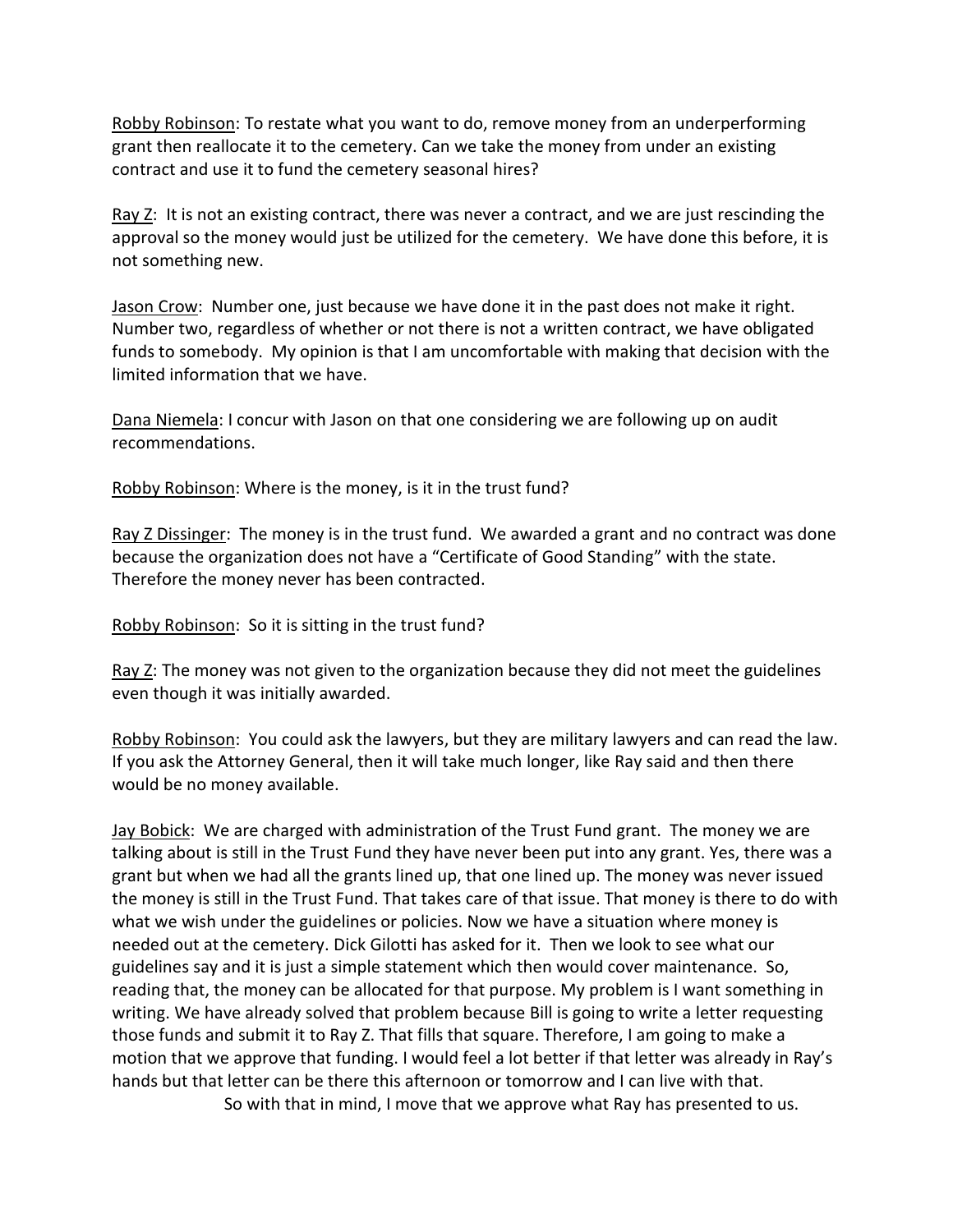Are there any seconds?

Robby Robinson: I second that. Is there any further discussions?

Robby Robison: So what we are voting on is subject to a letter submitted by Bill to Ray. The motion is to rescind grant approval for the organization that did not meet the guidelines.

Jay Bobick: Move

Chris Holden: Second

Jay Bobick: Excuse me: does Chris understand what we are voting on? We will have to restate the motion so everybody understands.

Robby Robinson: The motion is to approve \$6,894.93 from the Veterans Trust Fund to be transferred to the cemetery for the costs incurred for maintenance subject to a written request submitted by Bill Conroy.

Ray Z: We also need to rescind the grant approval. I don't know if we have ever had the Board vote on rescinding the approval of a grant that has never been contracted and it won't be. But the Board did approve.

Jay Bobick: That is a separate issue. Dick Gilotti doesn't have the money so you are sending it to him.

Robby Robinson: I think we will need to have a motion on that.

Dana Niemela: The third motion would be then to rescind the grant approval.

Robby Robinson: That would have to be. Do I have the motion? All in favor of rescinding the grant approval, say "Aye."

Robby Robinson: Aye

Jay Bobick: Aye

Chris Holden: Aye

Dana Niemela: Aye

Robby Robinson: So, that carries. Any further discussion on the second motion which was to take the money that was freed up and give it to Dick Gilotti? So we will have to have the second motion.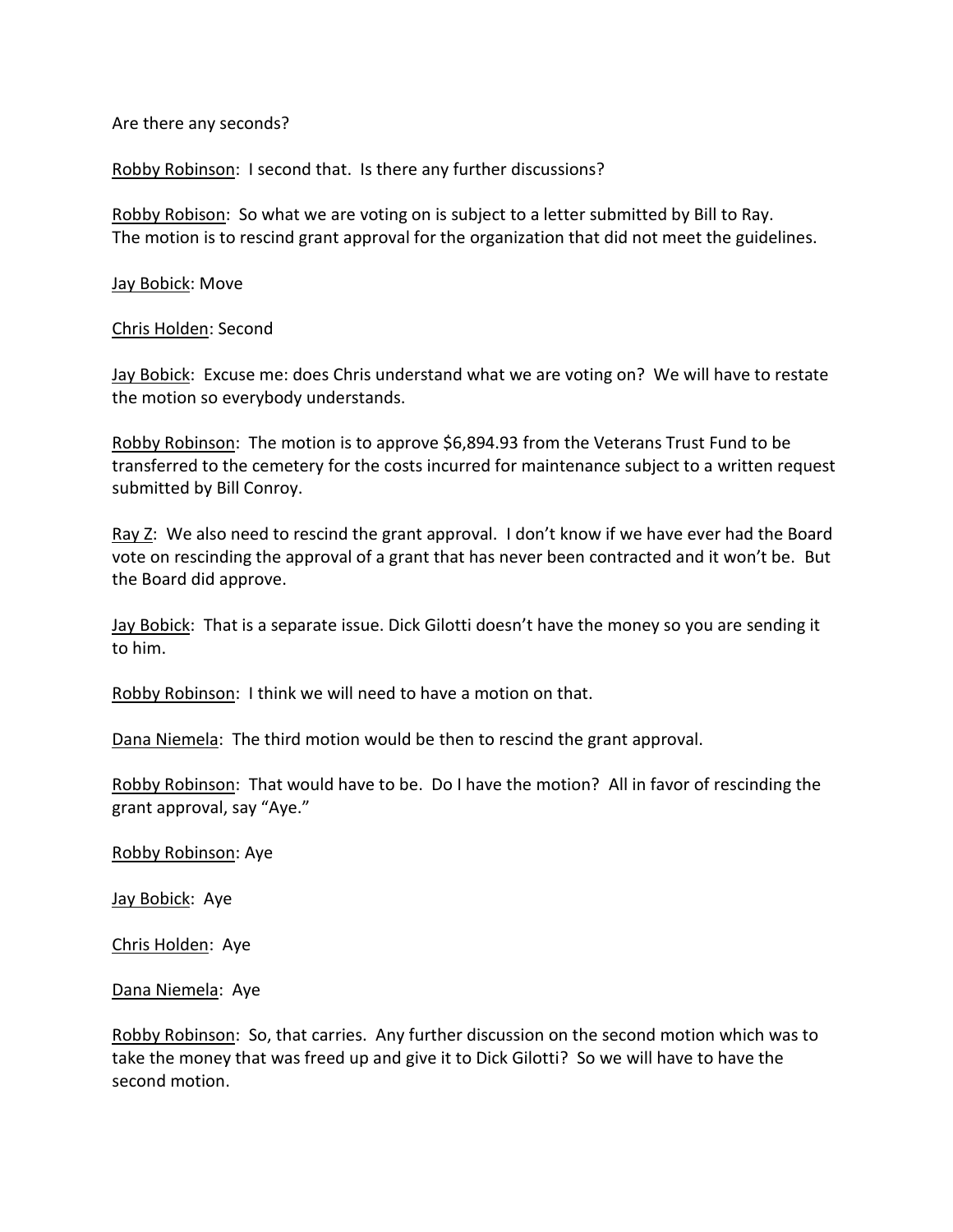Chris Holden: The second motion has to do with what Jason was concerned about with the legality of giving the money to the Cemetery?

Robby Robinson: Yes, Jason wants a legal opinion on the legality of doing what we are proposing to do. So, all in favor of the second motion say, "Aye."

Robby Robinson: Aye

Jay Bobick: Aye

Chris Holden: Nay

Chris Holden : (Vote Proxy for Jason Crow) Nay

Dana Niemela: Nay

Robby Robinson: Okay, so that fails 3-2. So, let's move on to the next one.

Dana Niemela: Okay, so if we get the letter from Bill requesting the funds and it goes to the Board and then what we would do is take it to the designated legal counsel to say we have this that was not expended in the Trust Fund and we would be asking if it is okay to allocate this money that we have in the Trust Fund.

Jay Bobick: We can't take everything we do to some legal counsel. We are charged as the Board to administer these funds. That is our job. We need to do that. If we start taking everything we do to ask some legal, will never do anything.

Robby Robinson: We have discussed it, we voted on it and the decision 3-2 was to do it. We will get a legal opinion and we can vote again. I will put the motion in writing and send it by email and we can vote by e-mail.

We are asking if this money that was allocated to an organization that is not eligible to move forward can be rescinded. We voted to rescind that. We want to take that money that we rescinded from the grant and can we send it to the Cemetery? We need to have relevant pieces of the statute applied. Are we acting within the law?

#### **Veteran's Assistance Grant**

Bill Conroy: Mr. Kennedy did not give me any problems, everything is moving along. I think he is still negotiating with the Governor's Office.

I know most of you are aware that Chris Skzela passed away three weeks ago, and I have a card for you to sign for Beverly. It was pretty sudden, she retired in October and in the first part of February, we got the news that she passed away. She fell and broke her hip, infection